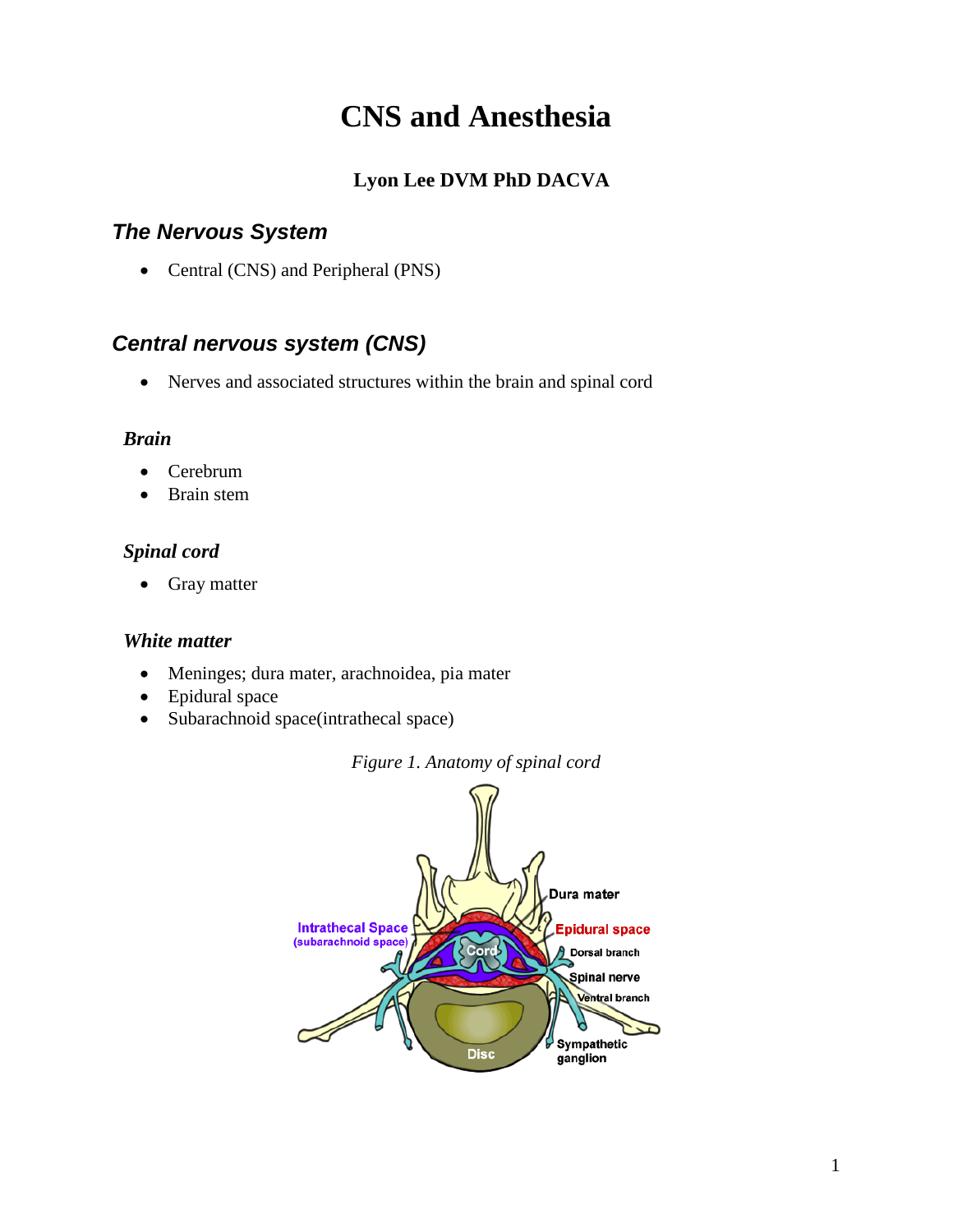### *CSF*

- Formed at choroid plexuses in the ventricles
- Cushioning effect
- Normal: 10 mmHg in pressure,  $1.002 1.009$  in SG, 7.32 in pH
- [Increased production,](http://anatome.ncl.ac.uk/tutorials/brain1/text/page9.html##) decreased absorption, and/or obstruction of flow of CSF all contribute to hydrocephalus symptom

# *Peripheral nervous system (PNS)*

- The nerves and ganglia which lie outside the brain and spinal cord.
- Cranial nerves and spinal nerves extend from the CNS to peripheral organs such as muscles, joints and glands.
- Nerves are bundles of nerve fibers, much like muscles are bundles of muscle fibers. Ganglia are collections, or small knots, of nerve cell bodies outside the CNS.
- The peripheral nervous system is further subdivided into an afferent (sensory) division and an efferent (motor) division (see figure 2)
- The efferent or motor division is again subdivided into the somatic nervous system and the autonomic nervous system.



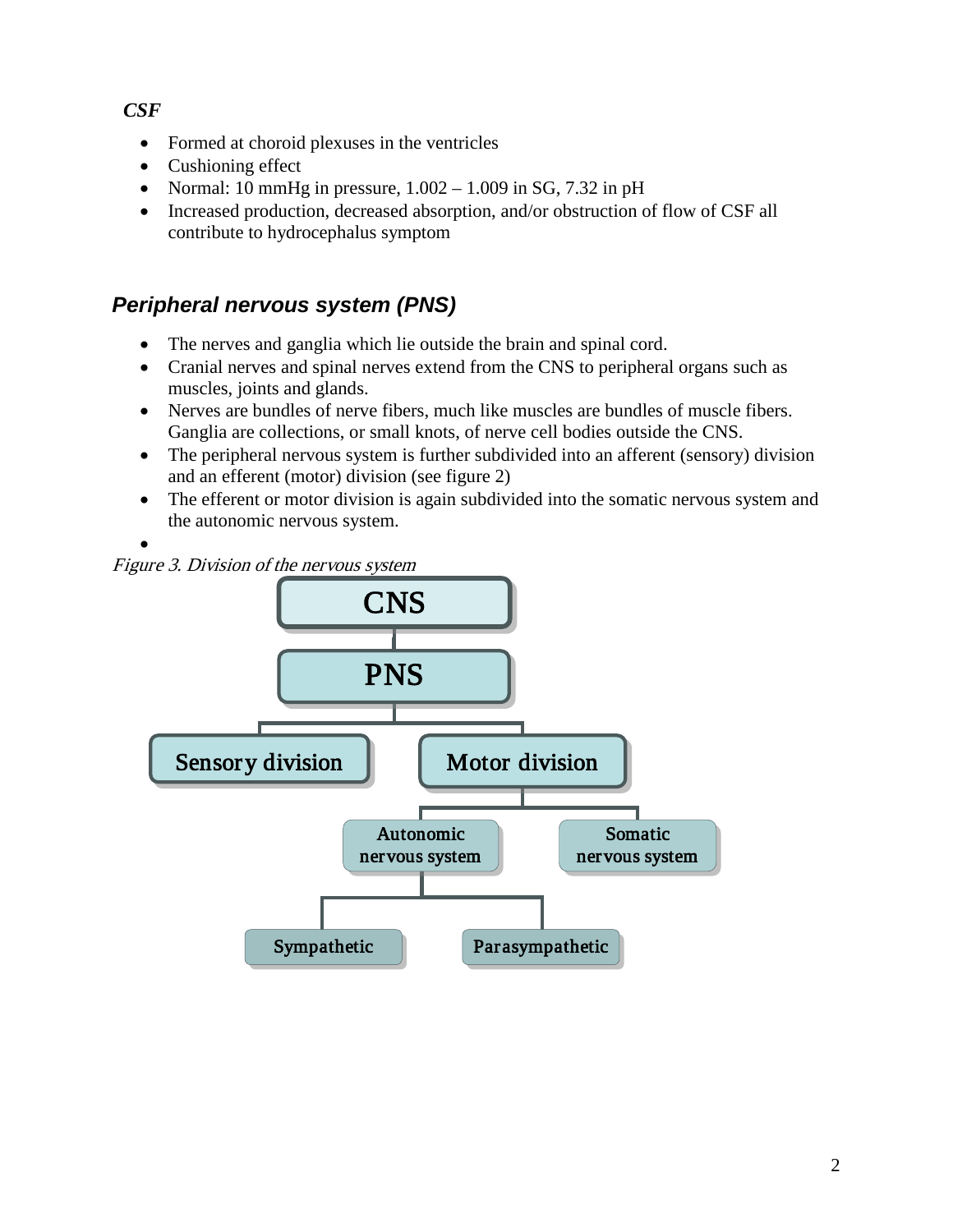### *Cranial nerves*

| <b>Nerves in order</b>      | <b>Modality</b>        | <b>Function</b>                                                 |  |  |
|-----------------------------|------------------------|-----------------------------------------------------------------|--|--|
| Olfactory (I)               | Sensory                | Smell                                                           |  |  |
| Optic (II)                  | Sensory                | Vision                                                          |  |  |
| Oculomotor (III)            | Motor                  | Levator palpebrae, superioris, superior,                        |  |  |
|                             |                        | medial & inferior recti muscles                                 |  |  |
|                             |                        |                                                                 |  |  |
|                             | Motor                  | Parasympathetic to ciliary and pupillary<br>constrictor muscles |  |  |
| Trochlear (IV)              | Motor                  |                                                                 |  |  |
|                             | Motor                  | Dorsal oblique muscle<br>Muscles of mastication                 |  |  |
|                             |                        |                                                                 |  |  |
| Trigeminal (V)              | Sensory                | Sensory for head/neck, sinuses, meninges, $\&$                  |  |  |
|                             |                        | external surface of tympanic membrane                           |  |  |
| Abducens (VI)               | Motor                  | Lateral rectus muscle, retractor oculi muscle                   |  |  |
| Facial (VII)                | Motor                  | Muscles of facial expression                                    |  |  |
|                             |                        |                                                                 |  |  |
|                             | Motor                  | Parasympathetic to all glands of head except                    |  |  |
|                             |                        | the parotid                                                     |  |  |
|                             | Sensory                | The skin of external ear                                        |  |  |
|                             |                        |                                                                 |  |  |
|                             | Sensory                | Taste buds of tongue                                            |  |  |
| Vestibulocochlear<br>(VIII) | <b>Special Sensory</b> | Hearing and Balance                                             |  |  |
|                             | Motor                  | Stylopharyngeus muscle                                          |  |  |
|                             | Motor                  |                                                                 |  |  |
|                             |                        | Parotid and zygomatic salivary glands                           |  |  |
| Glossopharyngeal            | Sensory                | Carotid body and sinus                                          |  |  |
| (IX)                        |                        |                                                                 |  |  |
|                             | Sensory                | Sensation posterior one-third tongue & internal                 |  |  |
|                             |                        | surface of tympanic membrane.                                   |  |  |
|                             |                        |                                                                 |  |  |
|                             | Sensory                | Taste posterior one-third tongue                                |  |  |
|                             | Motor                  | Muscles of pharynx, larynx and esophagus                        |  |  |
|                             | Motor                  | Parasympathetic to neck, thorax, and abdomen                    |  |  |
| Vagus $(X)$                 |                        |                                                                 |  |  |
|                             | Sensory                | Sensory from pharynx, larynx and viscera                        |  |  |
|                             |                        |                                                                 |  |  |
|                             | Sensory                | Sensory from external ear                                       |  |  |
| Spinal Accessory            | Motor                  | Muscles of the neck and head                                    |  |  |
| (XI)                        |                        |                                                                 |  |  |
| Hypoglossal<br>(XII)        | Motor                  | Muscles of the pharynx, larynx and tongue                       |  |  |

*Table 1. Cranial nerves and their function*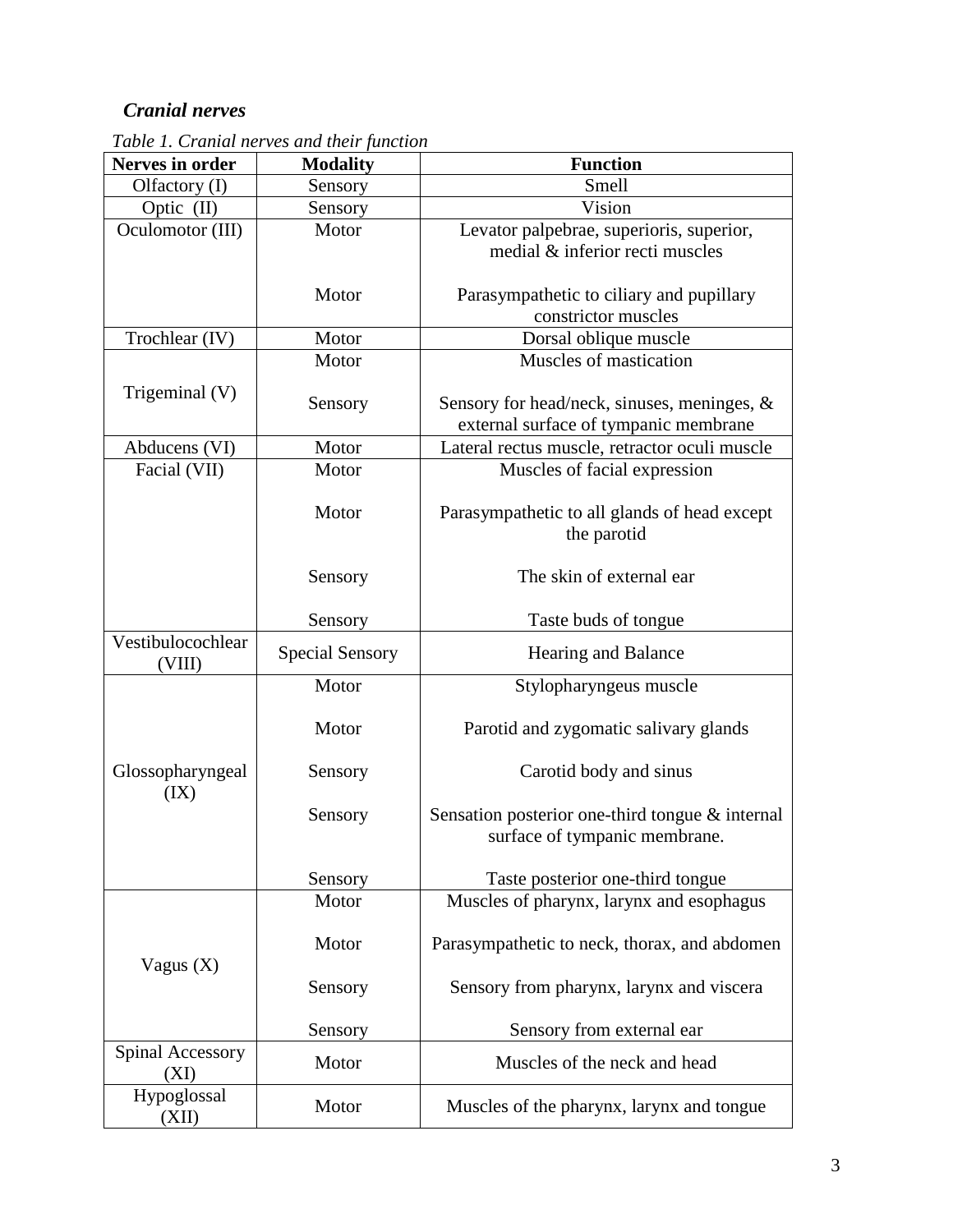#### *Spinal nerves*

- Begins at foramen magnum and terminates at L6/7 in dogs, at L7/S1 in cats and L6/S1 in horses.
	- <sup>o</sup> Consists of ventral and dorsal roots. (see figure 3)
	- <sup>o</sup> The dorsal root contains sensory neurons while the ventral root contains motor neurons.
	- <sup>o</sup> Consists of white matter which forms ascending and descending pathways and grey matter that contains cell bodies



Figure 3. Components of a spinal nerve

#### *Anatomy and function of the nerve fibers*

- A neuron consists of a cell body or soma, dendrites, and a nerve fiber or axon. The axon of one neuron terminates (synapses) near the cell body or dendrites of another neuron. Neurons are cells that transfer stimuli to other cells.
- The larger nerve fibers are surrounded by a coat of fatty material-the myelin sheath, while the smaller nerve fibers may not be myelinated.
- The myelin lamellae are not continuous along the entire length of the fiber, being interrupted at more or less regular intervals (the nodes of Ranvier).
- Peripheral nerves are classified as A, B, and C on the basis of fiber diameter and velocity of conduction of nerve impulses (see table below).
- The largest diameter A fibers are subdivided into alpha, beta, gamma, and delta.
- A-alpha fibers innervate skeletal muscles.
- Tactile sensory receptors transmit signals in type A-beta fibers.
- A-gamma fibers are distributed to skeletal muscles.
- A-delta fibers transmit touch, temperature and fast pain.
- C fibers transmit slow pain, temperature and touch.
- A and B fibers are myelinated, whereas C fibers are unmyelinated.
- Nerve fibers are afferent if they transmit impulses from peripheral receptors to the spinal cord and efferent if they relay signals from the spinal cord and CNS to the periphery.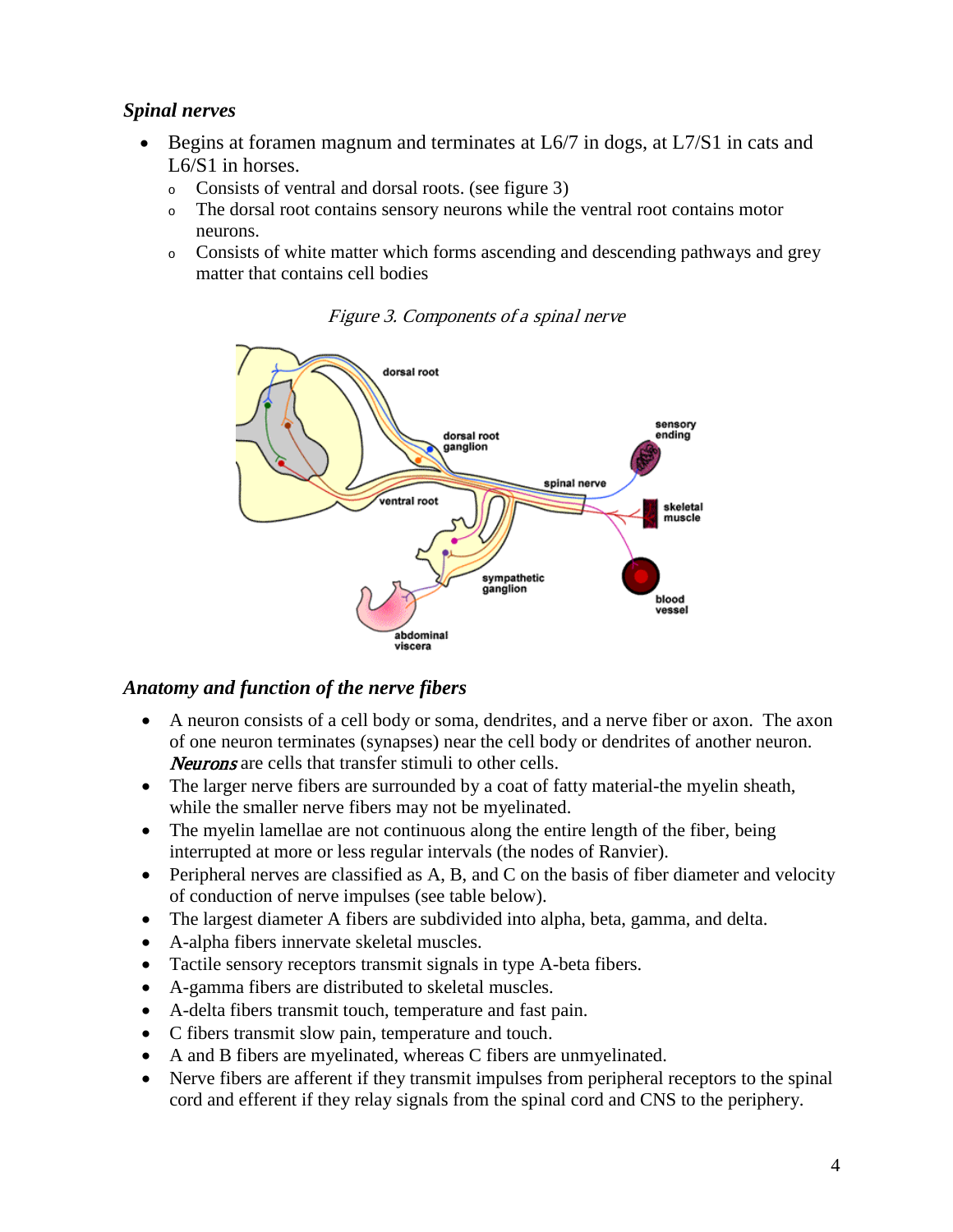| fiber                     | Anatomic<br>location                                                                     | Myelinated     | Fiber<br>diameter<br>$(\mu m)$ | Conduction<br>speed<br>(m/sec) | <b>Function</b>                                                 | Sensitivity to<br>block by local<br>anesthetics |
|---------------------------|------------------------------------------------------------------------------------------|----------------|--------------------------------|--------------------------------|-----------------------------------------------------------------|-------------------------------------------------|
| $\mathbf C$               | Postganglionic<br>sympathetic,<br>sensory roots,<br>and afferent<br>peripheral<br>nerves | N <sub>o</sub> | $0.4 - 1.2$                    | $0.5 - 2$                      | Vasomotor,<br>visceromotor, slow<br>pain, temperature,<br>touch | $+++++$<br>(highest)                            |
| B                         | Preganglionic<br>sympathetic                                                             | Yes            | $<$ 3                          | $3 - 15$                       | Vasomotor,<br>visceromotor                                      | $+++++$                                         |
| $\mathbf{A}$<br>$A\delta$ | Sensory roots                                                                            | Yes            | $1-4$                          | $12 - 30$                      | Fast pain,<br>temperature, touch,<br>muscle tone,               | $+++$                                           |
| $A\gamma$                 | <b>Efferent</b> to<br>muscle spindle                                                     | Yes            | $3-6$                          | $15 - 30$                      | Fast pain,<br>temperature, touch,<br>muscle tone,               | $++$                                            |
| $A\beta$                  | <b>Efferent</b> and<br>Afferent to<br>muscles and<br>joints                              | Yes            | $6 - 22$                       | $30 - 70$                      | Motor and<br>proprioception                                     | $++$                                            |
| $A\alpha$                 | <b>Efferent</b> and<br>Afferent to<br>muscles and<br>joints                              | Yes            | $6 - 22$                       | $70 - 120$                     | Motor and<br>proprioception                                     | $^{+}$<br>(lowest)                              |

Table 3. Peripheral nerve classification on the basis of fiber diameter and velocity of conduction of nerve impulses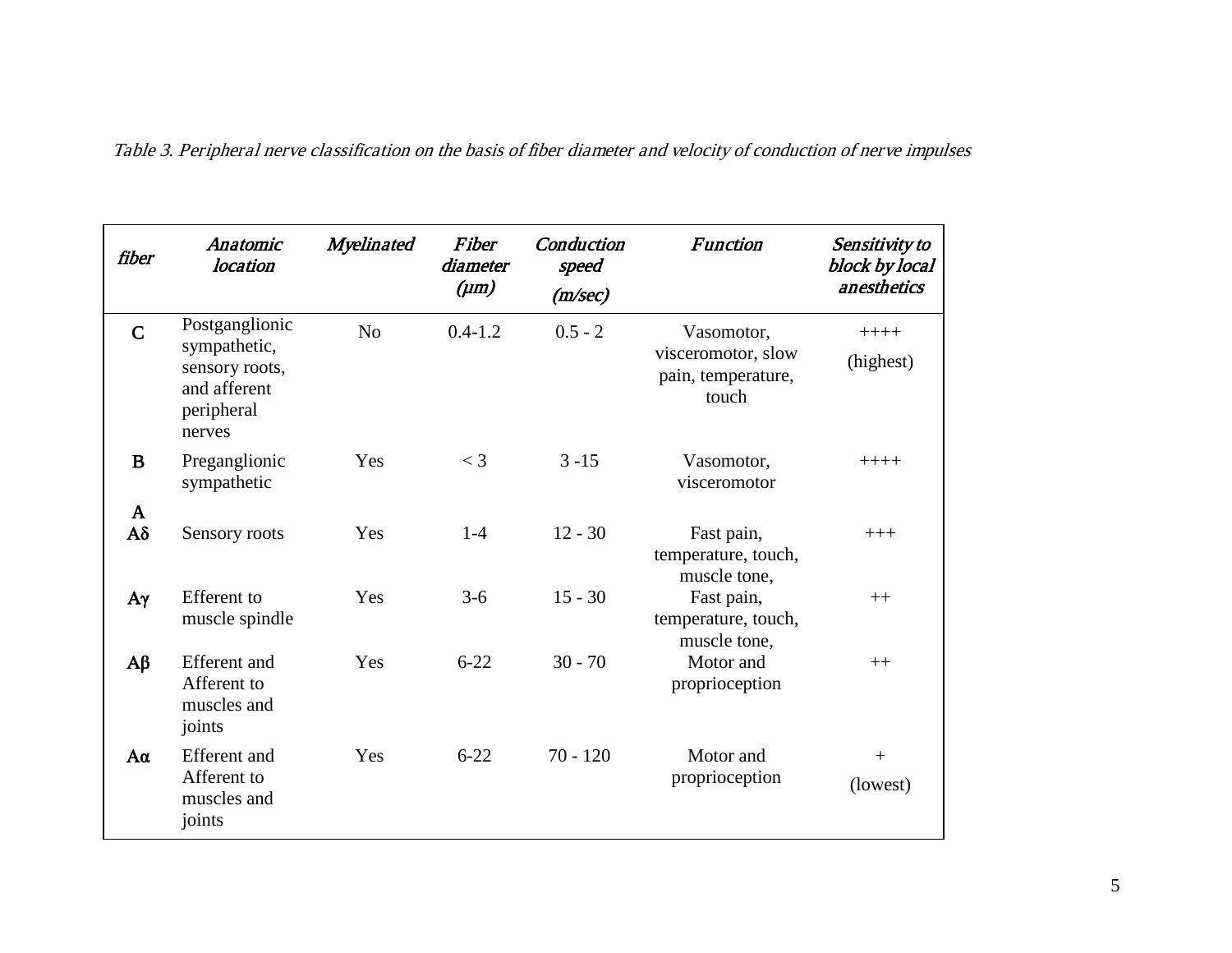#### *Autonomic nervous system*

- It is further subdivided into sympathetic and parasympathetic divisions (see figure 3).
- Because the autonomic nervous system regulates involuntary or automatic functions, it is called the involuntary nervous system.

#### *The Parasympathetic Nervous System (craniosacral)*

- Acetylcholine is transmitter both at pre and postganlionic (muscarinic) neurons
- long preganglionic neurons, short postganglionic neurons; ganglia are diffusely spread; allows for discrete, localized innervation and control
- Vagus nerve innervates heart, lungs, esophagus, stomach, small intestine, proximal colon, liver, gallbladder, pancreas, kidneys, upper ureters
- Distribution of innervation to the heart is to the AV node, SA node, and atria (essentially none to the ventricles)
- Sacral outflow from 2nd, 3rd, and 4th sacral segments of the cord; form the pelvic nerves, and innervate the bladder, distal colon, rectum, and sexual organs

*Figure 4. Parasympathetic nervous system*

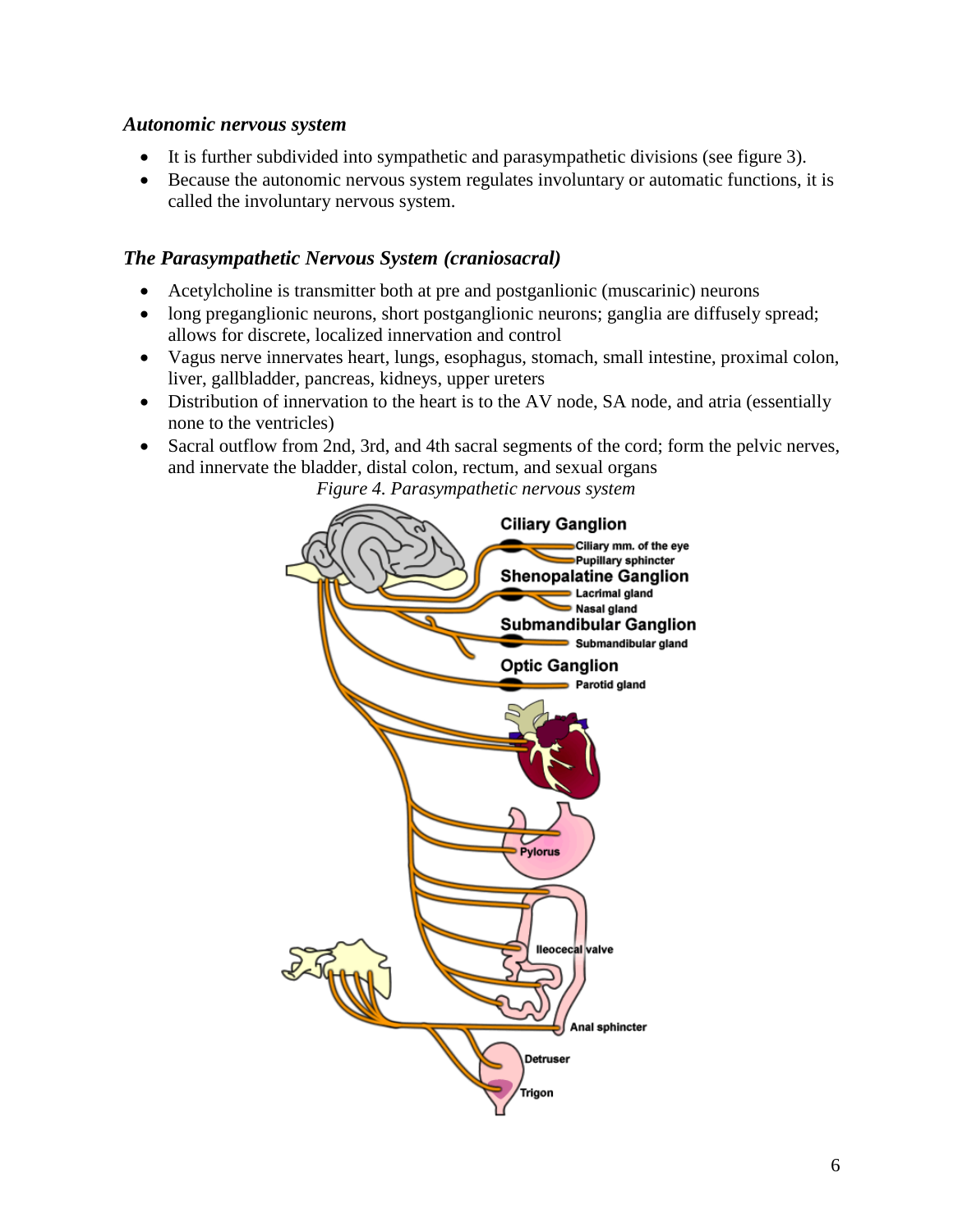#### *The Sympathetic Nervous System (thoracolumbar)*

- acetylcholine is transmitter between pre and postganlionic neurons; norepinephrine is neurotransmitter between the neuron and effector cell
- sympathetic stimulation produces more generalized effects than parasympathetic stimulation
- adrenal medulla is essentially a specialized sympathetic ganglia, which functions by releasing epinephrine and norepinephrine into the systemic circulation; this results in sympathetic activation even in cells that do not have direct sympathetic innervation (but have sympathetic receptors)



*Figure 5. Sympathetic system*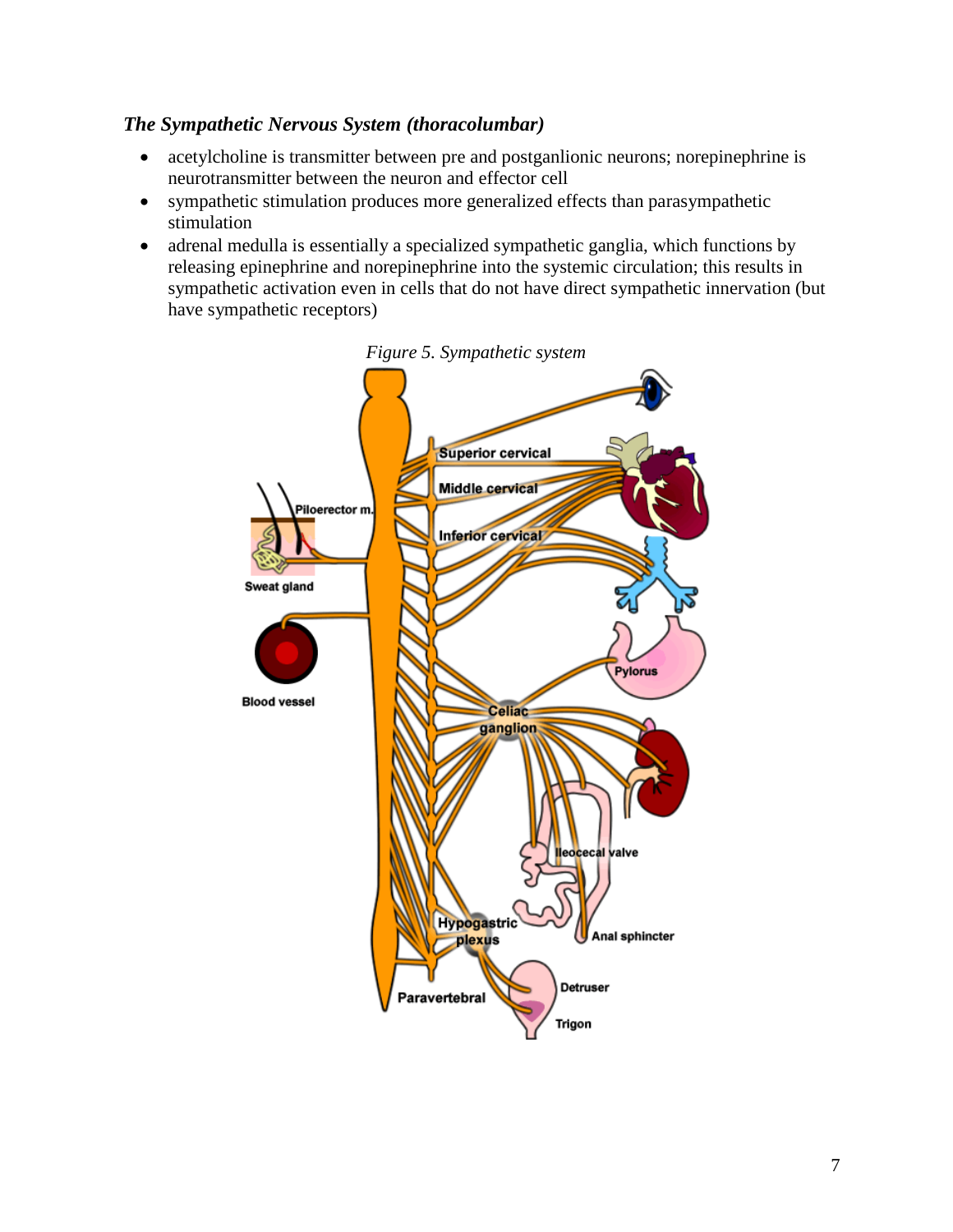### *Neurotransmission*

- A nerve impulse is an electric current that passes along an axon to the presynaptic membrane. Upon reaching the presynaptic membrane, it causes the release of neurotransmitters into the synaptic cleft.
- The neurotransmitter then interacts with receptors on effector cells to induce a response in the effector cell.





#### *Neuroregulators*

- Neurotransmitters are released into the synaptic cleft in response to action potentials release is voltage dependent and requires calcium influx
- Neuropeptide modulators are released in smaller quantities than neurotransmitters in response to action potentials - they serve to amplify or dampen neural activity.

#### *Cholinergic transmission*

- Acetylcholine is the neurotransmitter
- Primary means of terminating action is break down of acetylcholine into acetate and choline by acetylcholine esterase (AchE), found principally in neurons and neuromuscular junctions
- Cholinergic receptors are present in the parasympathetic nervous system, brain, ganglia of the sympathetic nervous system, and skeletal muscle
- Two main types of receptors present
- Muscarinic (principally autonomic nervous system)
- Nicotinic (principally skeletal muscle)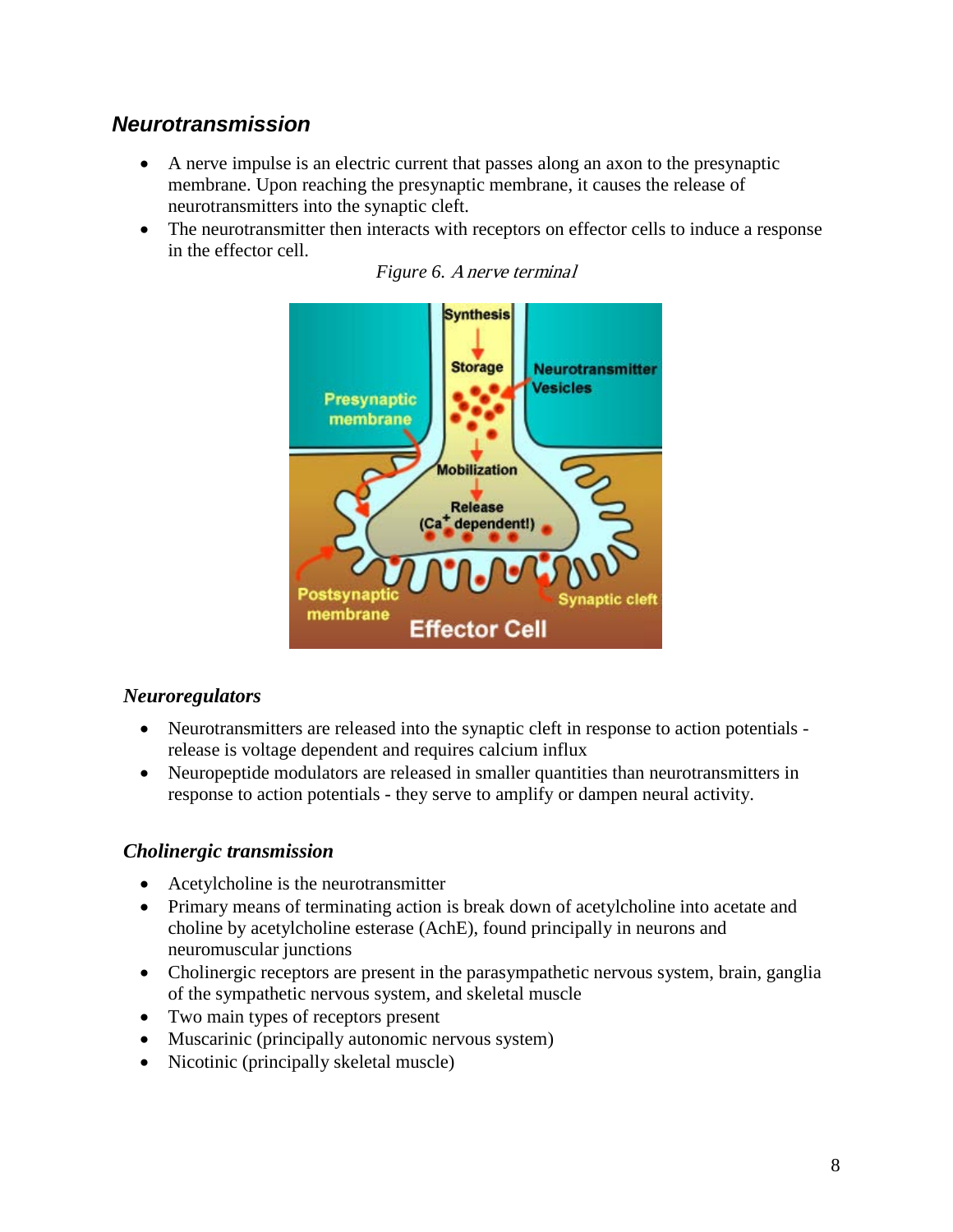#### *Adrenergic transmission:*

- Catecholamines (dopamine, norepinephrine, epinephrine) are the neurotransmitters
- Primary means of terminating action is by neural membrane reuptake of the transmitter, although metabolism by catechol-O-methyltransferase (COMT) and monoamine oxidase (MAO) is important in some tissues.

#### *Adrenergic receptors*

- **Alpha receptors** are mainly subdivided into alpha-1 and alpha 2 receptors
- Alpha-1
	- <sup>o</sup> principally found in peripheral vascular smooth muscle
- Alpha-2
	- <sup>o</sup> occur both presynaptically and postsynaptically
	- <sup>o</sup> those occurring presynaptically on sympathetic nerve terminals reduce the release of norepinephrine, thus producing a negative feedback loop
	- <sup>o</sup> also may modulate cholinergic, serotonergic, GABA-ergic neurons
	- <sup>o</sup> central alpha-2adrenergic receptor stimulation results in sedation, analgesia, decreased sympathetic outflow, tranquilization
	- <sup>o</sup> indirectly affects cardiac function by decreased sympathetic tone
	- <sup>o</sup> act pre- and postjuntionally to decrease motility and secretions in the GI tract
	- <sup>o</sup> produces diuresis by inhibiting ADH release, blocking ADH's effect in the renal tubule, increasing GFR, and inhibiting renin release
	- <sup>o</sup> stimulate platelet aggregation
- **Beta receptors**, again, are mainly subdivided into beta-1 and beta 2 receptors
- Beta-1
	- <sup>o</sup> located in the myocardium, SA node, ventricular conduction system, and adipose tissue
- Beta-2
	- <sup>o</sup> vascular smooth muscle of the skin, muscles, mesentery and bronchial tree; stimulation results in vasodilation and bronchodilation

#### • **Dopaminergic receptors**

<sup>o</sup> dopamine: splanchnic and renal vasodilation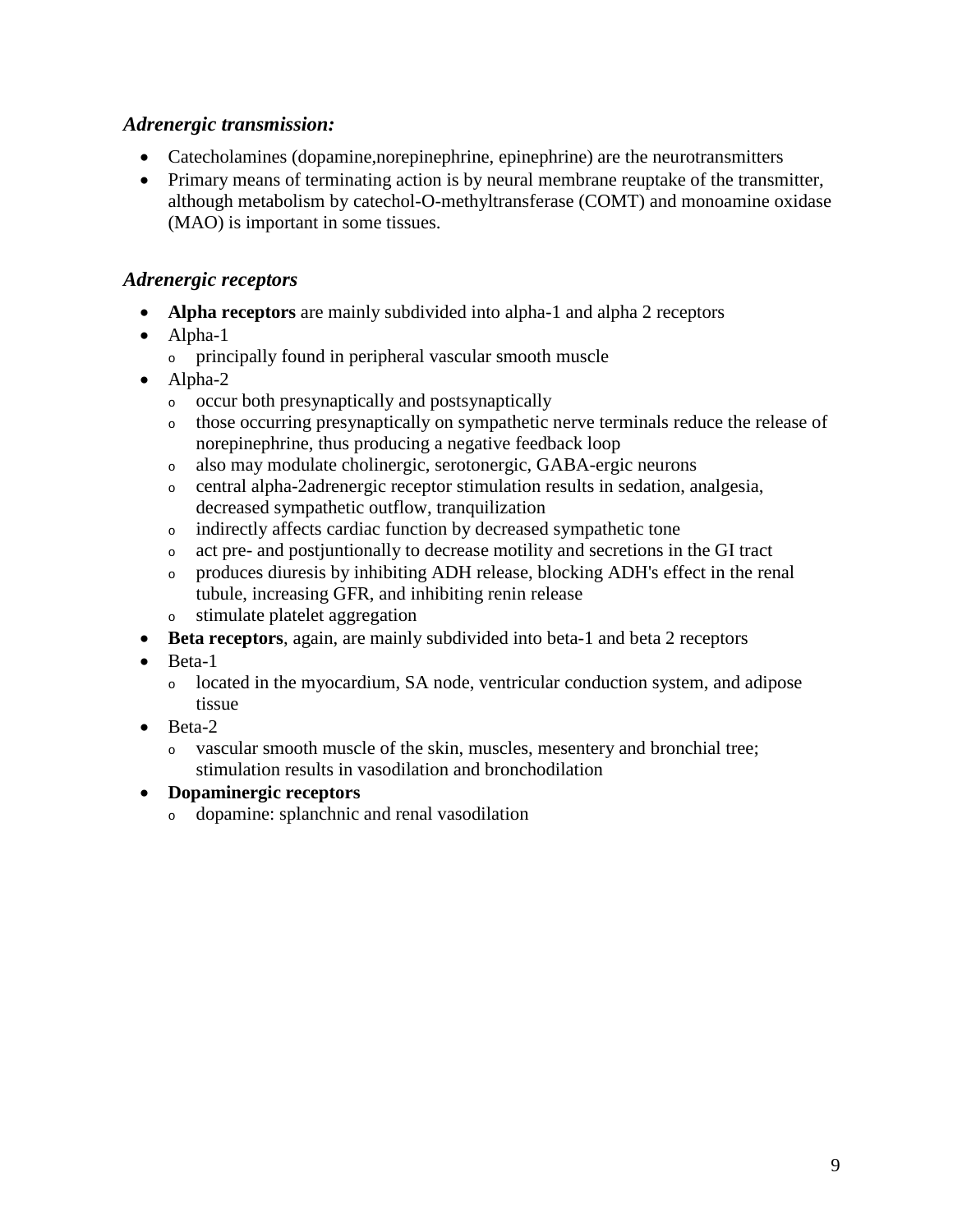

*Figure 7. Alpha adrenergic receptor*

#### *NANC(nonadrenergic & noncholinergic) – NO*

- In the brain, spinal cord, and peripheral nervous system.
- L-Arginine and  $O_2$  produce L- Citrulline and NO by NO synthases
- It activates guanyl cyclase to increase cGMP which leads to relaxation of smooth muscle.
- NMDA glutamate receptor activation releases NO and in turn results in excitatory neurotransmission in the CNS.
- NOS inhibitor causes dose-dependent MAC decrease

### *Neuromuscular junction and neuromuscular blocker (NMB)*

- It consists of presynaptic nerve terminal and postsynaptic muscular membrane.
- Mainly cholinergic nicotinic receptors, two at postsynaptic and one presynaptic
- The neurotransmitter is the quaternary ammonium ester, acetylcholine
- Acetate and choline through choline acetylase form Acetylcholine at motor nerve ending
- Acetylcholinesterase at cholinergic receptors is responsible for hydrolysing Ach into Acetic acid and choline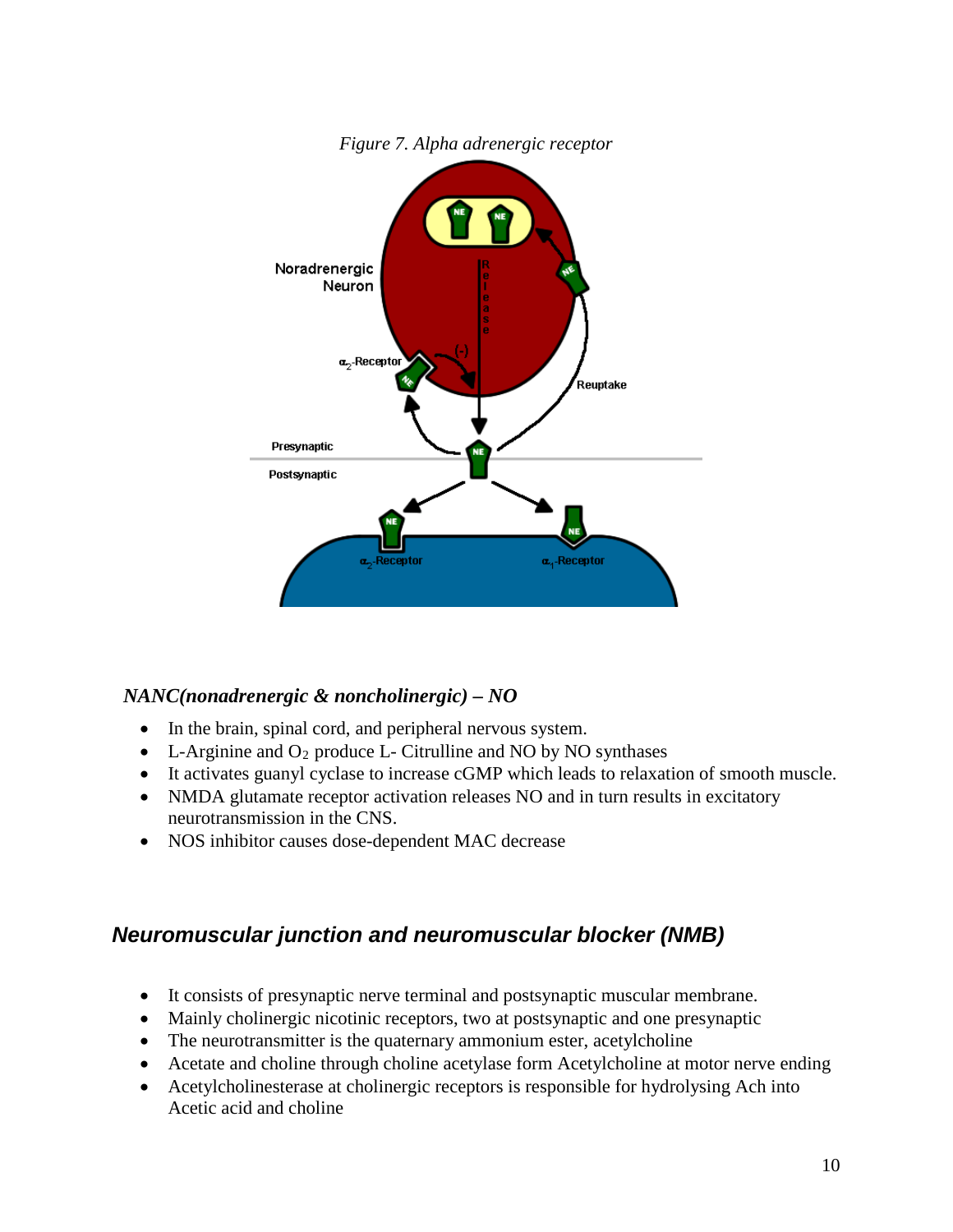- Choline can reenter nerve terminal to again participate in the synthesis of new acetylcholine
- Depolarizing neuromuscular blocker
	- <sup>o</sup> Succinylcholine (suxamethonium in Europe), mimics the action of Ach by occupying postsynaptic nicotinic cholinergic receptor, thus depolarizing postsynaptic membrane. However, hydrolysis of Sch is slower, so postjunctional membrane does not respond to subsequently released Ach prolonging neuromuscular blockade (Phase I).
	- <sup>o</sup> Side effects include hyperkalemia, hypertension, myalgia, cardiac arrhythmia, and increased intraocular pressure. Also known as a trigger for malignant hyperthermia in susceptible patients.
- Nondepolarising NMBs
	- <sup>o</sup> Some examples of drugs falling into this category are pancuronium, atracurium, doxacurium, vecuronium and mivacurium.
	- <sup>o</sup> These agents bind to the post synaptic nicotinic cholinergic receptors without causing any activation of ion channel permeability, and yet impeding normal postjunctional depolarization with less Ach availability at the receptor leading to the neuromuscular blockade.
	- o Occupation as many as 70 % does not produce neuromuscular blockade, but  $80 90$ % occupation fails neuromuscular transmission, indicating wide safety margin of the drug.
- Clinically, a peripheral nerve stimulator is employed to assess the neuromuscular blocking effect induced with the drugs.
- Train of Four, Single Twitch, Tetanic or Double Burst Stimulation are applied to test the degree of neuromuscular transmission.

# *Theories of Anesthesia*

- Wide range of compounds produce anesthesia, without any unifying chemical structure or activity
- We don't as yet understand how general anesthetics function
- A key concept in any theory regarding anesthetic mechanisms must be the ability of the anesthetic to disrupt cellular and intercellular communication, particularly in the CNS.
- Many hypotheses have been proposed over the years; it appears that there is expansion and fluidization of the cell membrane by anesthetic agents that result in depressed synaptic transmission, and some anesthetic agents also hyperpolarize neurons by increasing potassium permeability.
- Meyer-Overton hypothesis asserts that, anesthesia results from the presence of a certain concentration of the anesthetic at a hydrophobic site. Evidence for this has come from the fact that potency is strongly correlated with the lipid solubility of the drug.
- Critical volume theory asserts that anesthetic's direct action on proteins (ion channel proteins - nicotinic Ach, GABA, glycine, NMDA; signal transduction pathways) will induce conformation change on lipoprotein (expansion beyond the critical volume) and lead to interruption of neurotransmission by obstructing ion flux with changes of electrical conductivity in the neurons.